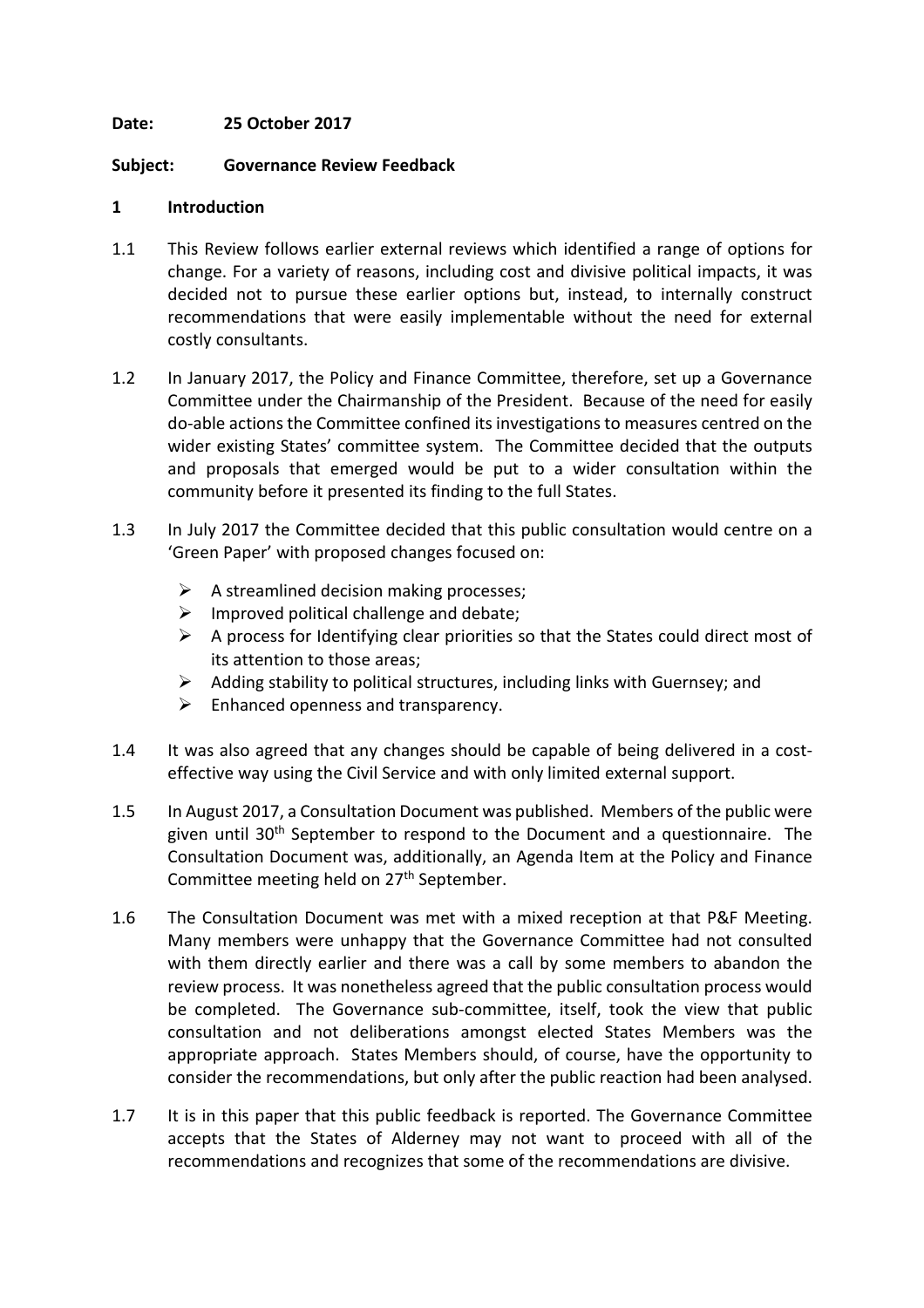The Governance Committee is, nonetheless, asking that P&F requests a debate without resolution in the full States and, depending on the views expressed at that meeting, a timetable for implementation is agreed for those items that meet with States members' approval

#### **2 Feedback summary**

- 2.1 A total of 170 responses were received from a mailshot to all households. Respondents were asked to indicate a positive or negative response to 18 questions as well as the opportunity to provide comments. This paper sets out the response to each question plus a selection of the comments.
- 2.2 The questions were grouped to address the following issues:
	- 1) Lack of effective scrutiny;
	- 2) Vision and strategy;
	- 3) Remuneration;
	- 4) Political stability;
	- 5) Representation in Guernsey;
	- 6) Openness and transparency; and
	- 7) Ethics and conduct.
- 2.3 The majority response for every question was positive in support of the change proposed. A number of people commented positively on the consultation process and document and these outweighed those who were negative about the process.
- 2.4 The summary feedback is shown by section below together with a range of comments collated from those who chose to provide them. The balance of the comments does not necessarily resonate with the feedback in every case as not every respondent made a comment.

#### **3. Lack of Effective scrutiny**

- 3.1 The responses indicate broad support for the proposals for more effective scrutiny. About 25% of respondents do not agree with the proposal to move to a smaller Policy and Finance and the written responses were divided between those who think a smaller committee of 3, 4 or 5 is a good idea to those who feel it would be divisive.
- 3.2 Moving more debate to the States with more guidance on effective scrutiny received a very positive response.

**Question 1:** From 1 January 2018, the Policy and Finance Committee to be reduced to five members with an open invitation for any other States Member to attend as observer unless matters are confidential.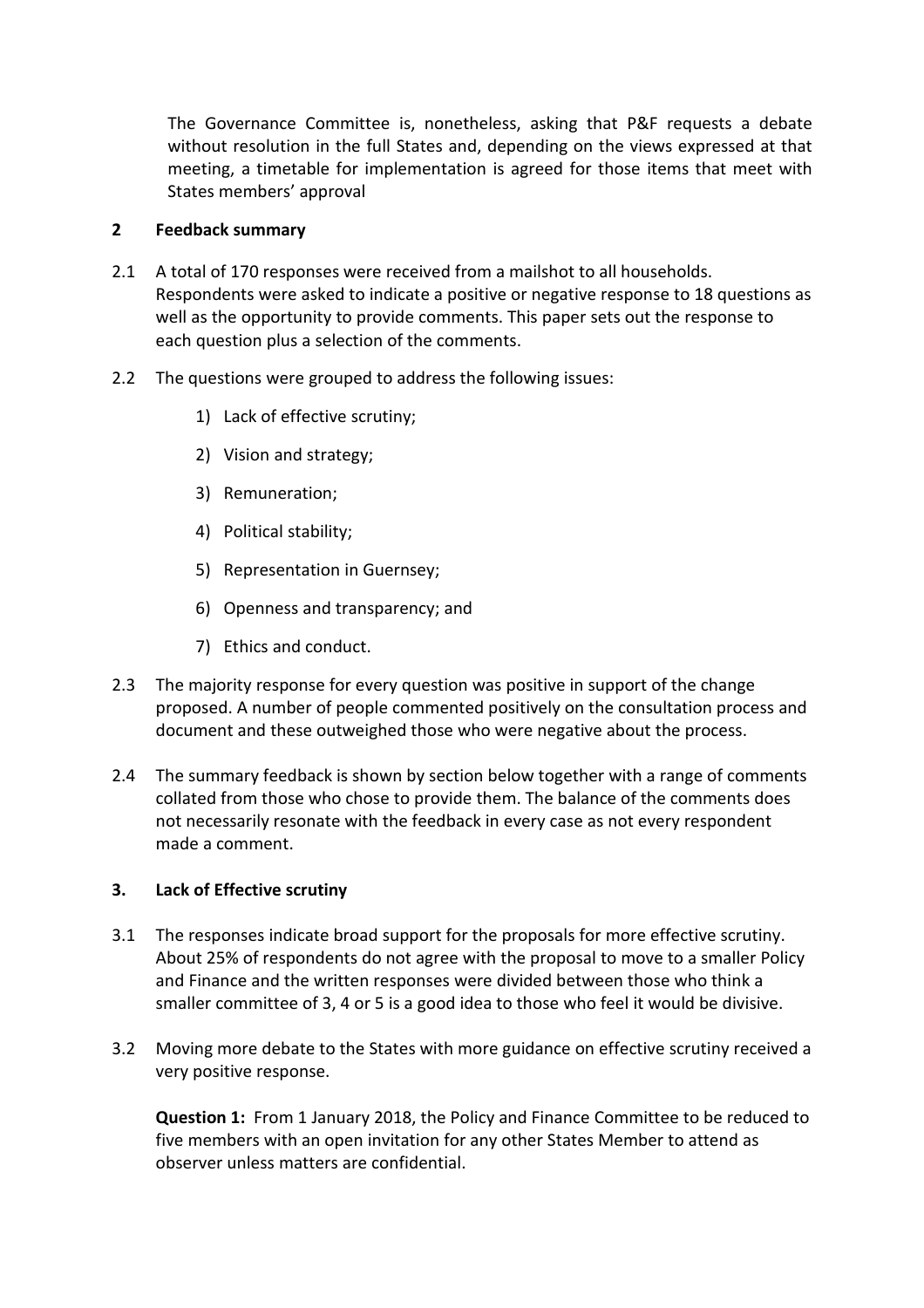

**Question 2:** States meetings should be used to debate, challenge and scrutinise policy proposals and matters referred from the Policy and Finance Committee through effective use of established Rules of Procedure.



**Question 3:** Guidance and support on effective scrutiny to be provided to new and continuing States Members.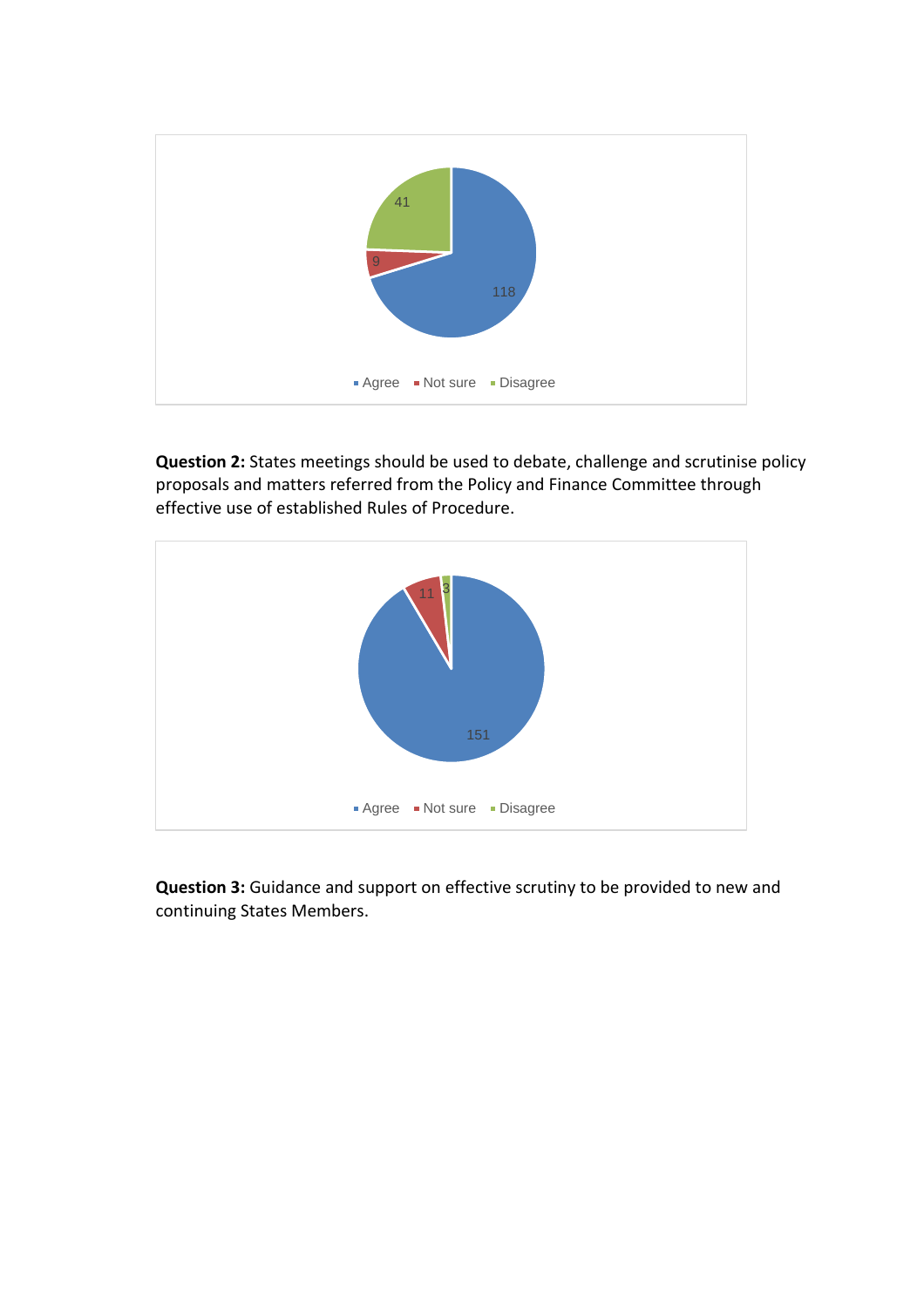

## **Selected Comments from this section of 3 questions**

- Will produce a 2 tier States system;
- Would be a much better balance.
- Yes, provided that they are elected properly by the States;
- How will effective scrutiny be ensured?
- P & F should propose matters for the States rather than agreeing policy;
- Will require more States meetings;
- Scrutiny should be independent of SoA;
- Would add too much burden to a smaller group;
- 5-member P and F was a divisive disaster when tried before;
- Keep P and F at 10 members.

## **4. Vision and Strategy**

- 4.1 Feedback on the need for a vision and strategy with a business plan was very positive and a number of responses referred to the lack of a policy framework at present. Many respondents were of a view that this should be an ongoing process and a number pointed out that there had been previous exercises and questioned why these had stalled.
- 4.2 The major concern raised in several responses is not about the process but about the ability of the States to implement a plan once developed. There were issues raised about the capacity of a small civil service to deliver this but a resistance to continually rely on outside consultants. Use of skills within the public to help the States was suggested by some as a solution to part of this.

**Question 4:** The States should agree a shared vision for the next 4 years together with a series of high level objectives. These should be translated into a business plan with measurable outcomes which will provide the basis for the States business agenda.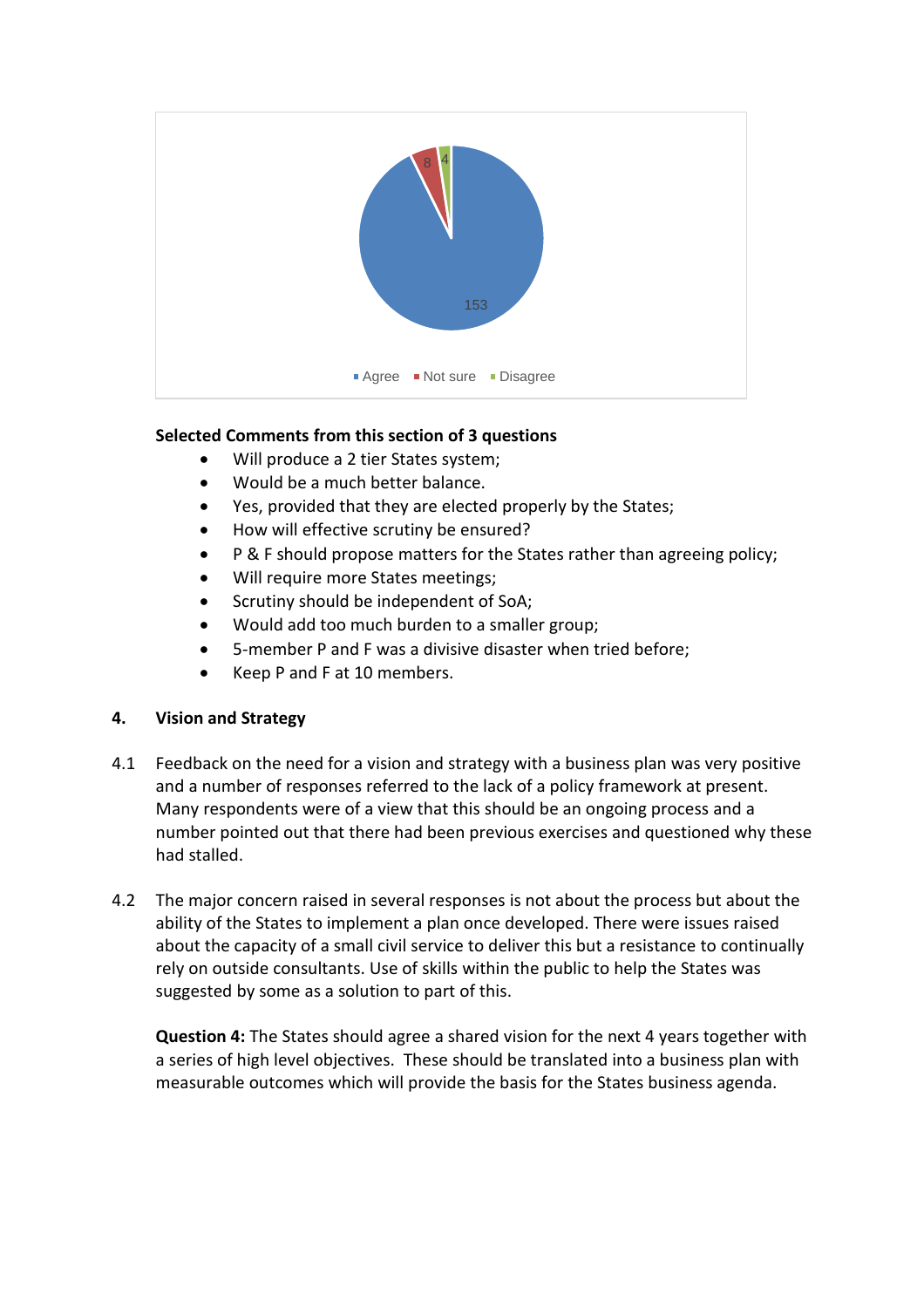

**Question 5:** The business plan should be reaffirmed by the States annually and subject to a full review and debate every four years, in the year following an election.



**Question 6:** The Policy and Finance Committee agenda should be reviewed to focus on strategic priorities with delegation of routine operational matters to the civil service.

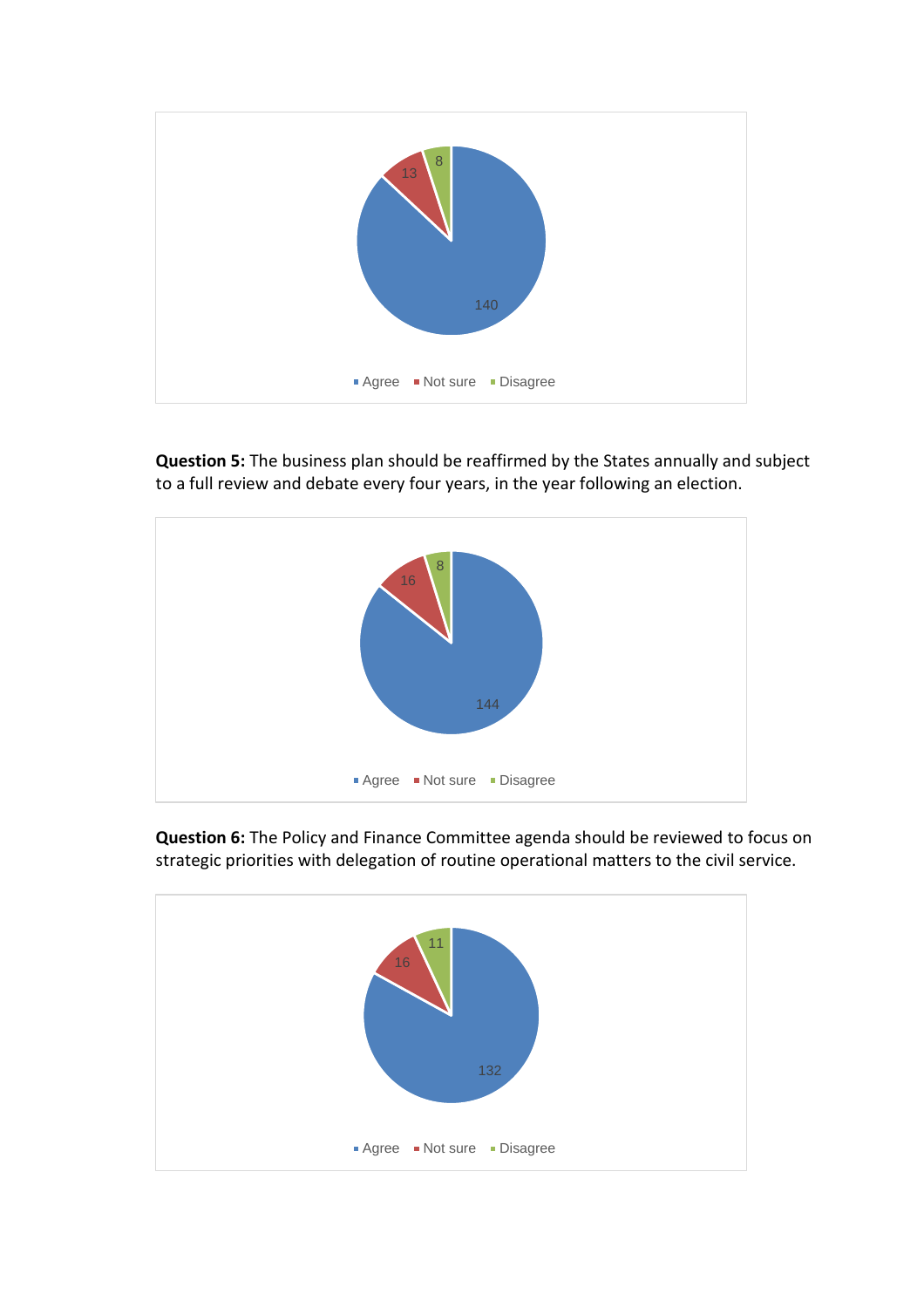### **Selected Comments from this section of 3 questions**

- P and F should submit strategic priorities to the States for agreement;
- Civil service should have less power and States Members take more responsibility;
- Take opportunity for input and challenge from public;
- Another plan would be a waste;
- The real effort should be on implementation of strategy and vision **common response;**
- Would increase in staff be needed and is this affordable?
- New States Member candidates should set out their vision and priorities;
- Yes, but without outside consultants;
- Urgent in order to improve policy making;
- Should be reviewed annually at last Peoples Meeting.

#### **5. Remuneration**

- 5.1 The feedback indicates support for this but there were mixed written comments as indicated below. Some residents feel that States Members should be properly rewarded and that this would help improve the calibre. Others felt that it was a role taken on to support the government rather than for reward.
- 5.2 A number of concerns were expressed about 'another external review to benchmark pay and reward.



**Question 7:** There should be an external review of the remuneration of States Members.

#### **Selected Comments from this section**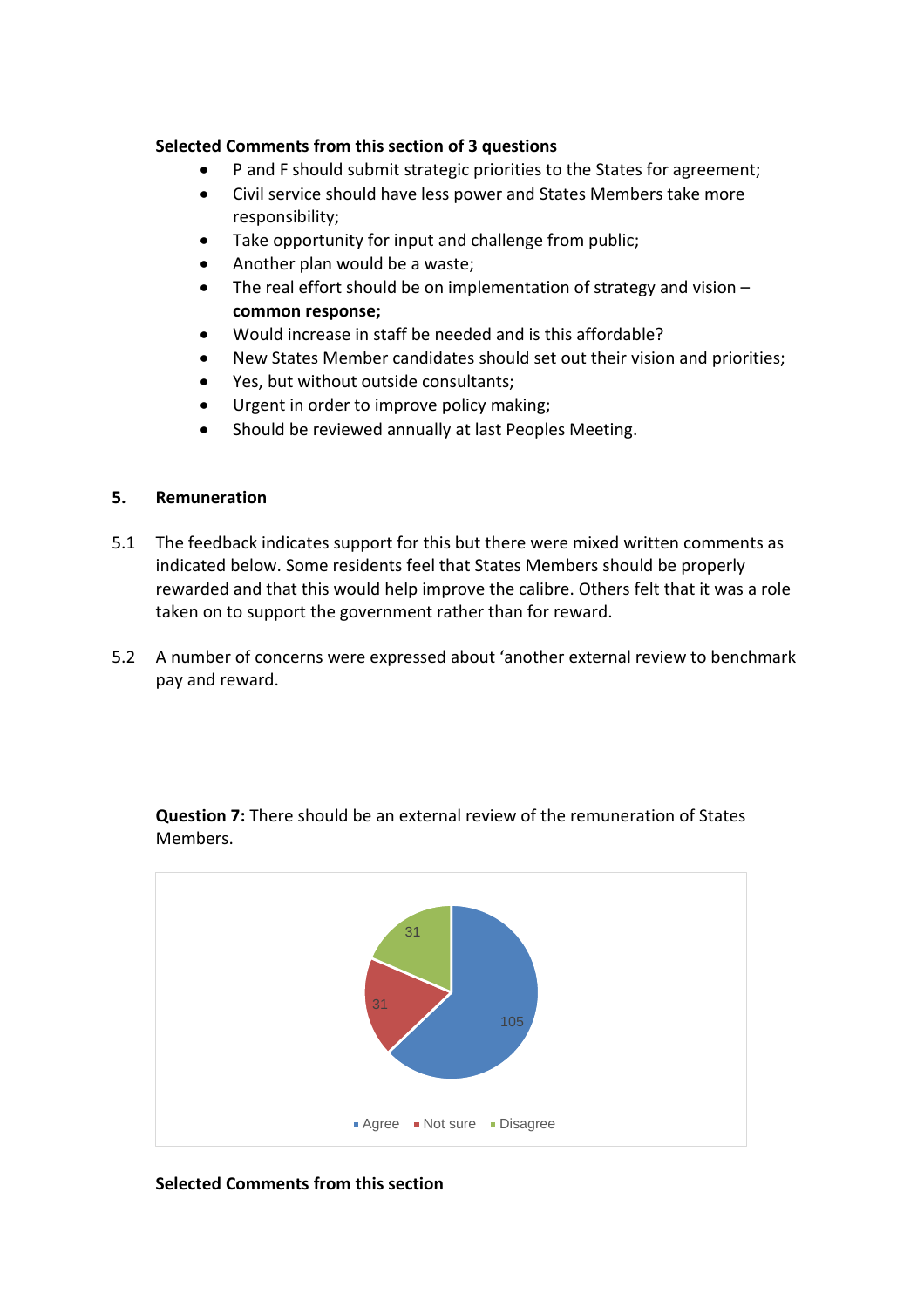- No need for another external review by a consultant;
- Depends how much it costs;
- Remuneration should be linked to performance and achievement;
- States Membership should not be a career;
- Elected Members should be properly rewarded;
- Would entice people to stand;
- Costs already too high;
- Why not ask Gsy for a view;
- SMs should be accountable if remunerated **common response**;
- SMs should stand for the good of the island not pay.

#### **6. Political stability**

- 6.1 The returns indicate that the majority are in favour of the proposals for more stability. The comments were more mixed. A number of respondents agreed that more stability was needed but would want the opportunity for ineffective Chairs to be removed. To support this suggestion, some suggestions of performance review for Committee Chairs were made.
- 6.2 The election cycle suggestion also received a mixed response. Some felt that there was an argument for syncing with Guernsey but there was also some concern that extending the cycle would mean that it wasn't in the forefront of people's minds.
- 6.3 A useful point was made about the length of time in the first year of term that States Members need to get to grips with the issues and volumes.



**Question 8:** Under current rules the polling day for general elections should be as late as practicable in the 2-year cycle.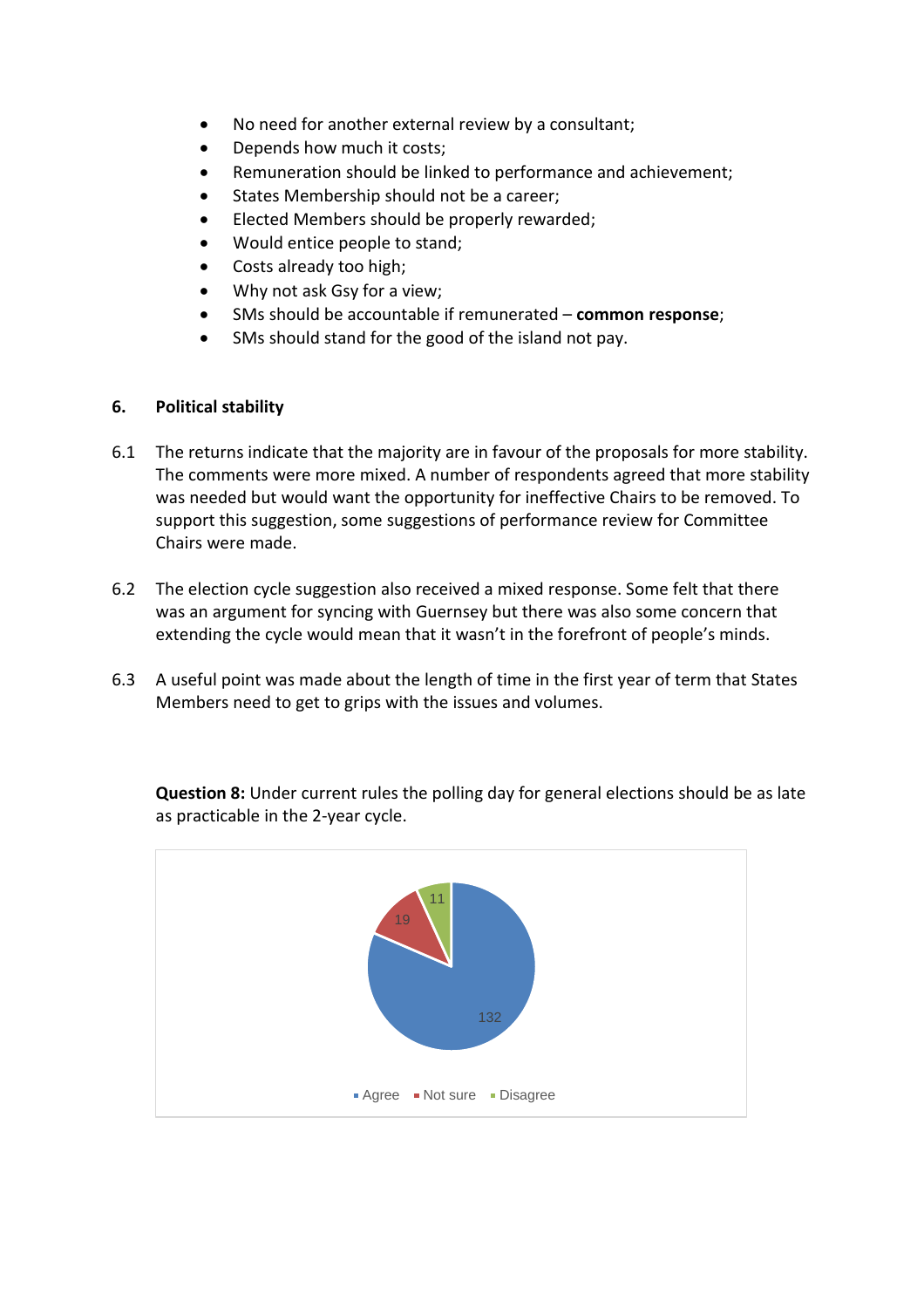**Question 9:** The Law be amended to align the dates of general elections closer to those for the States of Guernsey.



**Question 10:** Consideration be given to holding elections once every four years instead of two as at present.



**Question 11:** From 2018 Committee chairs should be appointed for a term of two years to provide stability and continuity.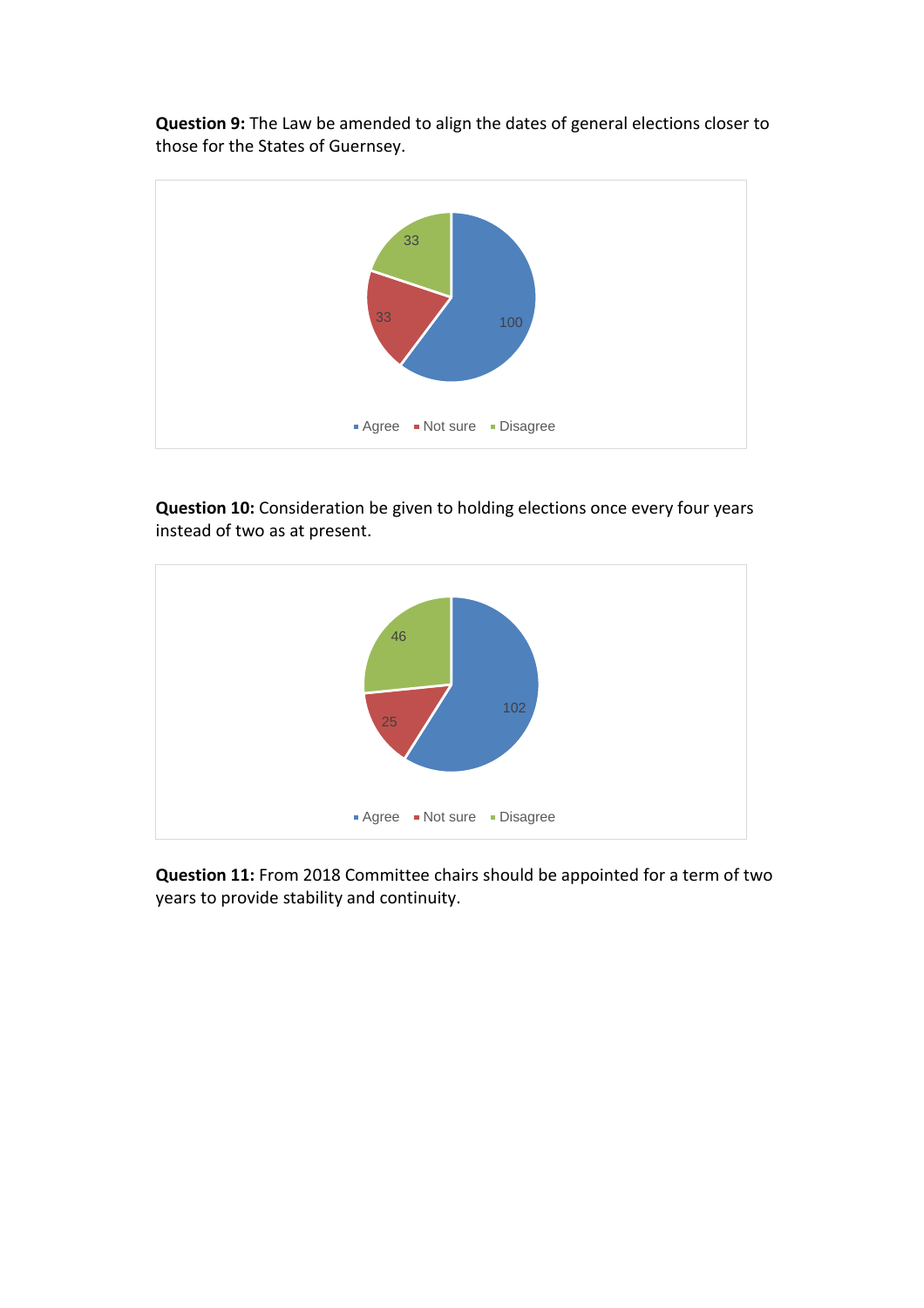

## **Selected Comments from this section of 4 questions**

- Ideas for stability are only good if SMs are fit for purpose;
- Depends on competence;
- Committee chairs should have 360-degree performance review;
- Chair should only serve as long as others are confident of abilities;
- Desperately need continuity;
- Four-year election may be off-putting to some candidates;
- Longer cycle gives more opportunity to get change implemented;
- Two-year cycle keeps the process in the minds of electorate.

## **7. Representation in Guernsey**

- 7.1 The response to this issue was less positive and the comments suggest that the view is that both members in Guernsey should be elected by Plebiscite and both should be on P and F. Feedback also emphasised the need to ensure that the Guernsey representatives were the best for the role and it was assumed that the Plebiscite would determine this.
- 7.2 A recurring theme was that the SoA representatives in Guernsey must reflect the views of the SoA or P and F and it was implicit in the responses that some feel that this is not the case. The suggestion is that rather than agreeing a common view in advance, SoA members may reflect personal views instead at times.

**Question 12:** Two representatives to be elected in accordance with the Government of Alderney Law to represent the majority view of the Members of the States of Alderney in the States of Guernsey on relevant issues. To be elected in future as follows: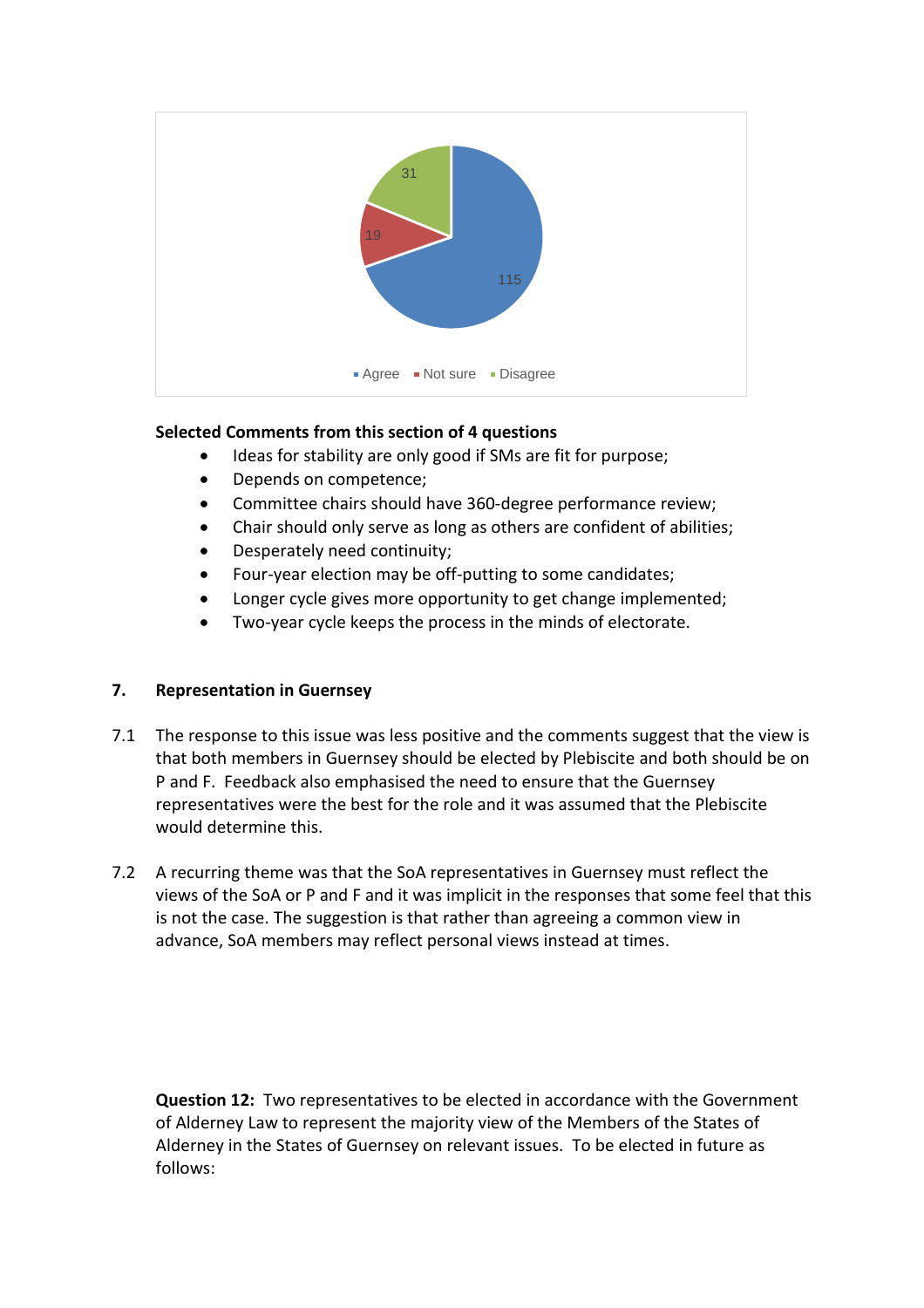- i) One selected by plebiscite and subsequently appointed by the States; and
- ii) One other to be elected by the States.



**Question 13:** At least one of the two representatives to the States of Guernsey to attend Policy and Finance Committee as a full member, or observer if not elected to the Committee.



## **Selected Comments from this section of 2 questions**

- SoA should appoint the 2 candidates who will do the job best in terms of influence with SoG;
- Both should be on P and F;
- Personal opinion from the SoA reps is a poor reflection and must represent SoA view – **common response;**
- Both by public vote
- **8. Openness and transparency**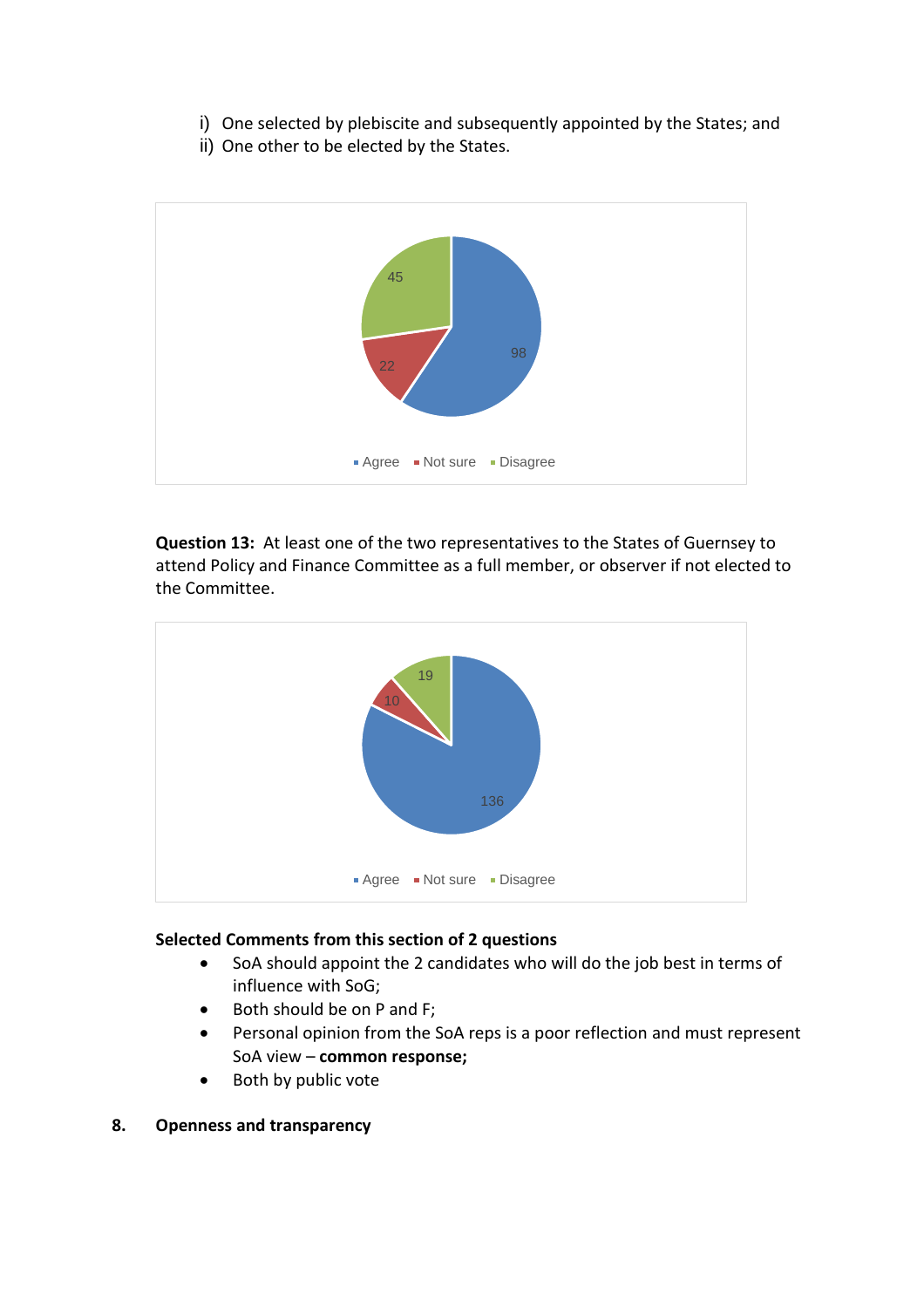- 8.1 The responses were in favour of more openness and transparency. Accountability in spending public money was emphasised and open government should be encouraged. Comments were critical that this is not the case whilst understanding that some issues would need to be confidential. FAB as cited as an issue that the public had not been adequately informed on.
- 8.2 Some respondents sensibly argued that this should be proportionate as is the case in other jurisdictions. There is a cost of transparency and the States should not necessarily be required to make all information available where the costs outweigh benefits.

**Question 14:** All external advisory reports to be made available to the public subject to review for commercial and/or personal sensitivities.



**Question 15:** There should be greater clarity between formal meetings for States business and the valuable, but less formal, opportunities for engagement between States Members and the community.

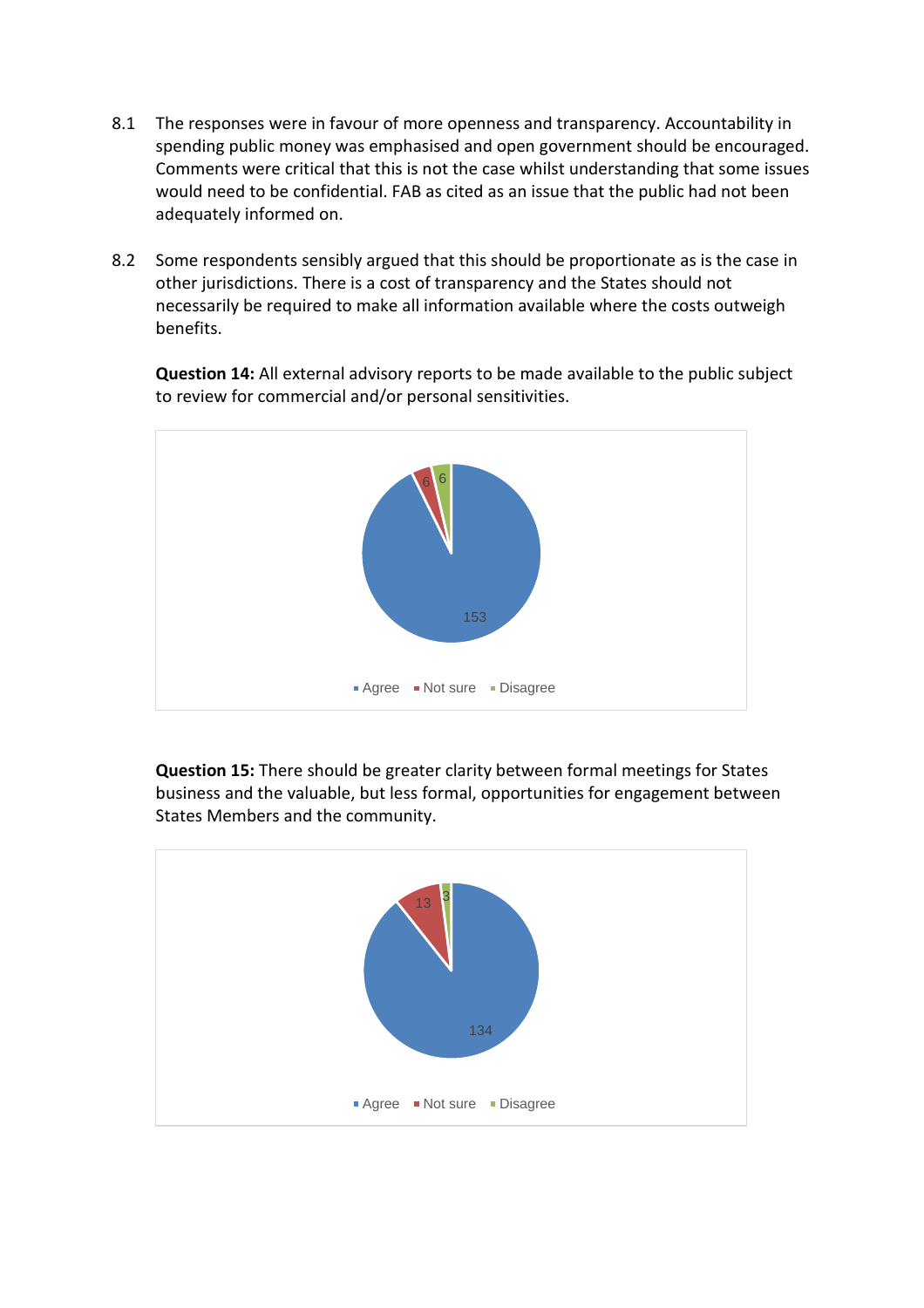**Question 16:** Policy and Finance Committee should consider the costs and benefits of an information release commitment where requested by a member of the public.



## **Selected Comments from this section of 3 questions**

- Some sensitive business should remain confidential;
- FAB has been an exercise in misinformation;
- Transparency should be mandatory;
- SMs are often unprofessional and out of their depth so transparency is important;
- Communication between people and government is paramount;
- Only way to avoid rumour;
- All civil service reports to committee should be available;
- People's Meetings outdated;
- All SoA spending should be transparent.

## **9. Ethics and conduct**

- 9.1 The responses were in favour of these proposals. There is a perception with some that member interests influence decision making and FAB was referenced as an example of this perception.
- 9.2 A number welcomed the framework but felt that it should be subject to ongoing review rather than constrained to 5 years.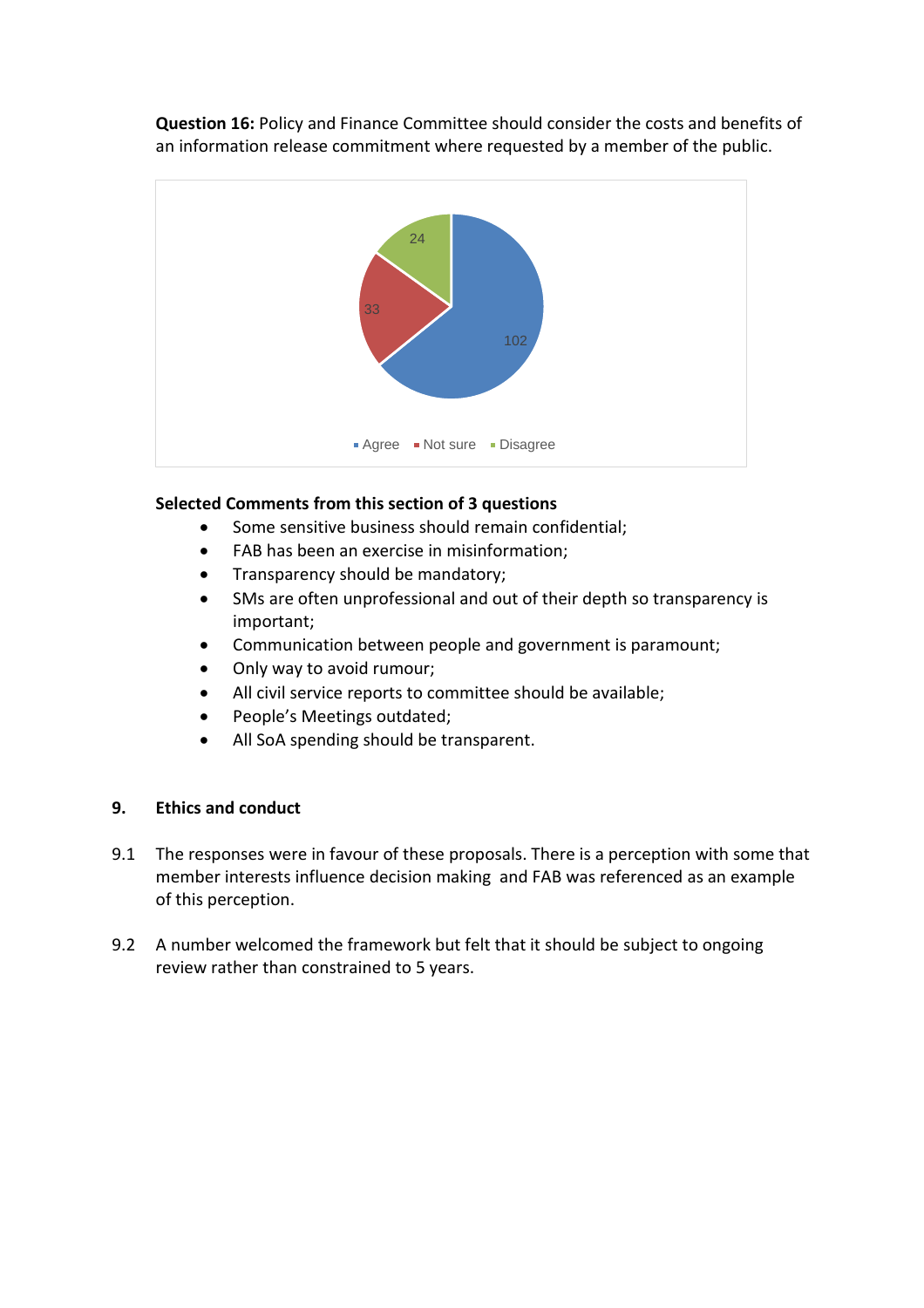**Question 17:** The Code of Conduct rules and procedures should be subject to a formal review every five years from 2019.





**Question 18:** The States register of Gifts and Hospitality should be available on-line.

## **Selected Comments from this section of 2 questions**

- **•** Ethics Policy should be introduced;
- Use the Nolan framework and stick to it;
- Public are tired of States arguing about Code of Conduct;
- Declarations should include worldwide interests;
- Any rules should be reviewed on an ongoing basis not just after a few years.

# **10 Other Comments**

10.1 Respondents were also asked for any other comments and a range of issues were commented on in 53 responses. Much of the free form feedback merely emphasised points made in relation to other questions. This section included some positive comments about residents being asked for their views and some of the key points included: